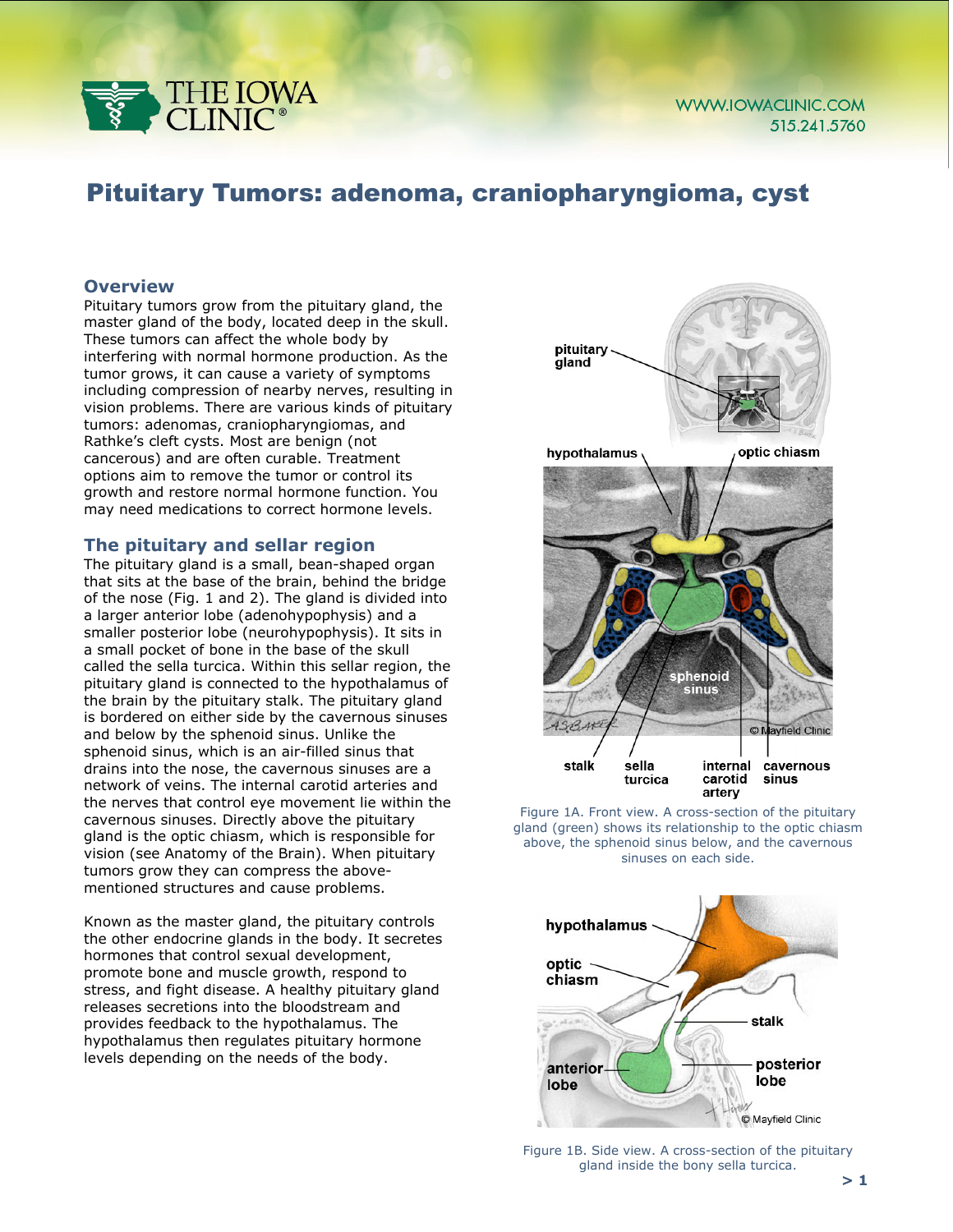Hormones made by the pituitary gland include:

- Prolactin hormone: causes a woman's breasts to make milk after pregnancy.
- Growth hormone: helps control body growth and the metabolism of sugar and fat.
- Adrenocorticotropic hormone: causes the adrenal glands to make the hormone cortisol. Cortisol helps control the use of sugar, protein, and fats in the body, and helps the body deal with stress.
- Thyroid-stimulating hormone: causes the thyroid gland to make other hormones that control growth, temperature, and heart rate.
- Antidiuretic hormone (ADH or vasopressin): regulates water balance. Too little of this hormone can cause diabetes insipidus. Too much of this hormone can cause syndrome of inappropriate ADH. Both of these conditions affect the kidneys.
- Luteinizing hormone and follicle-stimulating hormone: control the menstrual cycle in women and sperm production in men.

## **What is a pituitary tumor?**

A tumor that grows from the pituitary gland is called an adenoma. Adenomas most often arise in the anterior lobe of the pituitary gland. Closely related to pituitary adenomas are craniopharyngiomas and Rathke's cleft cysts. These tumors grow from embryonic remnant cells of the pituitary. Craniopharyngiomas typically grow from the pituitary stalk upward into the third ventricle and cause similar symptoms to pituitary adenomas. Tumors of the pituitary gland occur in 15 to 20% of adults and are classified as functional or nonfunctional.

**Functional tumors** secrete abnormal levels of hormones and interfere with the normal hormone regulation process. These tumors behave according to their cell of origin and are named for the specific hormone they produce. For example, if a tumor originates in a prolactin-producing cell, you may develop a prolactin-secreting pituitary tumor.

**Nonfunctional tumors** do not secrete hormones. Instead, they grow until their size and mass effect cause headache, vision loss, nausea, vomiting, or fatigue. Based on size, pituitary tumors can be either microadenomas (less than 10mm) or macroadenomas (larger than 10mm). Large tumors can press on the optic nerves and invade the cavernous sinuses, which house the carotid arteries and the nerves involved in eye movement.

## **What are the symptoms?**

Symptoms of a pituitary tumor vary depending on its size and hormone secretion function; many are asymptomatic. About 26% of pituitary tumors are nonfunctional; 74% are functional. Of hormonally active adenomas, about 50% secrete prolactin, 20% secrete growth hormone, 20% secrete

adrenocorticotropic hormone, and 10% secrete multiple hormones.

**Prolactin-producing tumors.** The most common pituitary tumor, a prolactinoma, causes an overproduction of prolactin, a hormone that helps control sexual function. In women, the tumor can cause menstruation to stop (amenorrhea) or inappropriate production of milk by the breasts (galactorrhea). In men, prolactin-producing tumors may cause enlarged breasts (gynecomastia), erectile dysfunction or impotence, infertility, decrease in body hair, and low sex drive.

## **Growth hormone-producing tumors.** Most

commonly found in men, these pituitary tumors are larger and may extend toward the third ventricle of the brain and/or the cavernous sinus. These tumors may cause gigantism in children or adolescents. Adults may develop acromegaly – an enlargement of bones in the hands, feet or face. Other symptoms include excess sweating, high blood pressure, heart disease, diabetes, and arthritis.

#### **Adrenocorticotropic hormone (ACTH)-**

**producing tumors.** ACTH-producing adenomas occur more often in women. The ACTH hormone stimulates the adrenal gland to secrete cortisol. Excess cortisol causes Cushing's syndrome – a fatty hump between the shoulders; weight gain in the face, neck, and trunk of the body; and pink or purple stretch marks on the skin. Cushing's can also cause diabetes, menstrual irregularities, excessive hair growth, bruising, hypertension, and bone fractures from calcium depletion.

#### **Thyroid-stimulating hormone-producing**

**tumors.** TSH-secreting tumors can cause hyperthyroidism. Hyperthyroidism can accelerate your body's metabolism, causing sudden weight loss, a rapid or irregular heartbeat, and nervousness or irritability.

**Non-secreting tumors.** Non-functioning pituitary tumors have few symptoms and are difficult to recognize until they grow quite large. This excessive growth can press against nearby optic nerves, causing headaches or vision loss. It can also cause the pituitary gland to decrease secretion of hormones, which can cause fatigue, weakness, loss of body hair, and pale skin.

In rare instances, a pituitary tumor can suddenly bleed (hemorrhage) – a condition called pituitary apoplexy. This loss of blood supply can cause tumor cell death, bleeding, and swelling. Symptoms include sudden onset of a severe headache and vision changes, including vision loss, double vision, or drooping of an eyelid. Pituitary apoplexy requires emergency treatment, usually with corticosteroids and possibly surgery.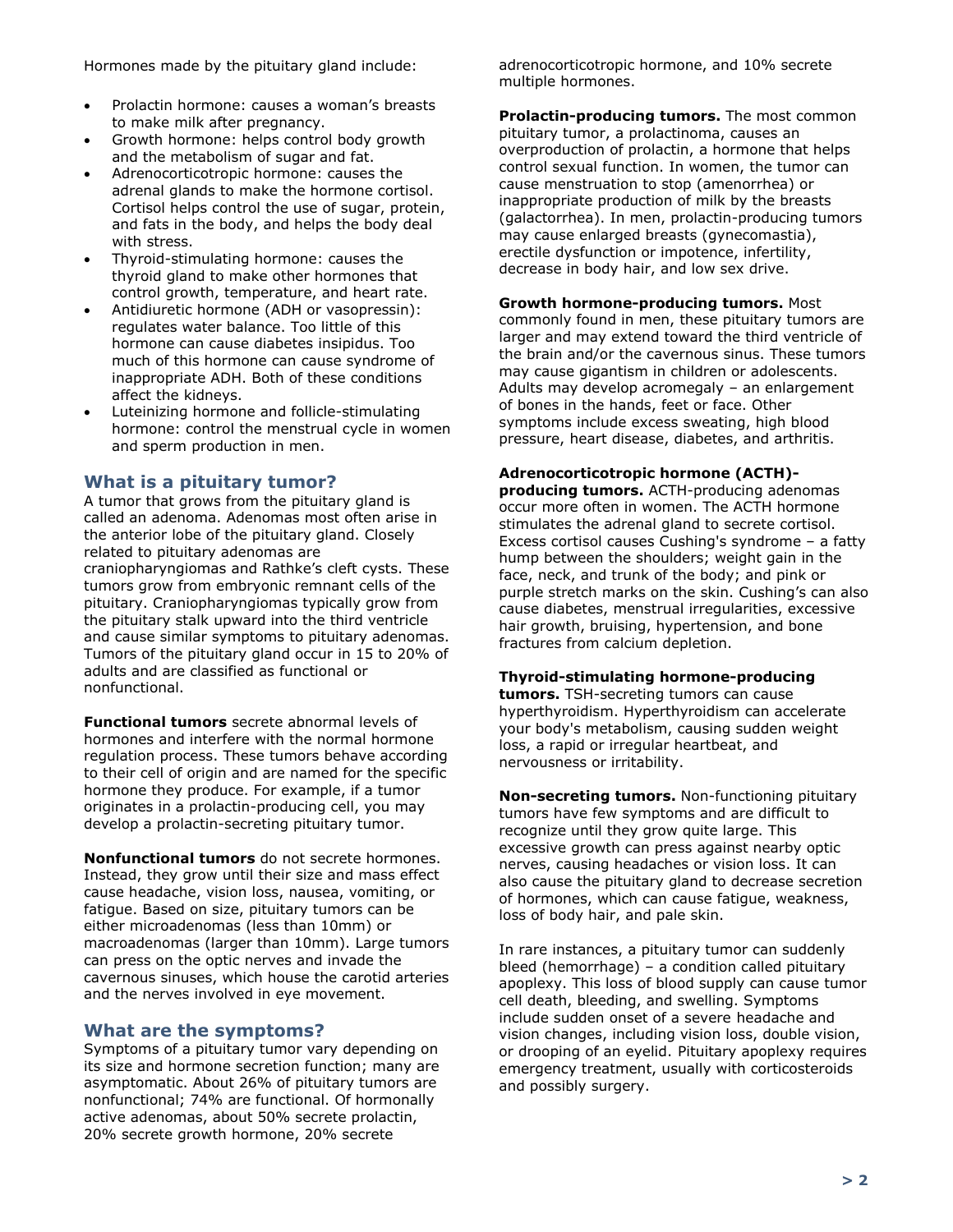## **What are the causes?**

Like most brain tumors, the cause of pituitary tumors is unknown. Some researchers believe they occur when a cell in the pituitary gland becomes abnormal or mutates. The cell then reproduces additional mutations until a tumor is formed.

### **Who is affected?**

Pituitary tumors affect 15 to 20% of adults; some do not cause symptoms. They can occur in every age group, but are more common after puberty.

### **How is a diagnosis made?**

If you have symptoms that suggest a pituitary tumor, your physician will work with a team of specialists to confirm the diagnosis. This team may include a neurosurgeon, otolaryngologist (ear, nose, and throat surgeon), endocrinologist, ophthalmologist, pathologist, and radiologist.

First, the doctor will obtain your personal and family medical history and perform a physical examination. In addition to checking your general health, the doctor performs a neurological exam to check mental status and memory, cranial nerve function (sight, hearing, smell, tongue, and facial movement), muscle strength, coordination, reflexes, and response to pain. Additional tests may include:

- Magnetic Resonance Imaging (MRI) scan is a noninvasive test that uses a magnetic field and radiofrequency waves to give a detailed view of the soft tissues of the brain. It views the brain 3-dimensionally in slices that can be taken from the side or from the top as a cross-section. A dye (contrast agent) may be injected into your bloodstream. MRI is very useful to evaluate brain lesions and their effects on surrounding brain (Fig. 3).
- An endocrine evaluation measures hormone levels in your blood or urine to detect abnormal levels caused by pituitary tumors.
- A visual field acuity test is performed by a neuro-ophthalmologist to detect vision loss and missing areas in your field of view. This test measures both central vision (how much is seen when looking straight ahead) and peripheral vision (how much is seen in all other directions while staring straight ahead). The eyes are tested one at a time.

## **What treatments are available?**

Treatment options vary depending on the type, grade, size and location of the tumor; whether it has spread; and your age and general health. Medication, surgery, and radiation either alone or in combination, are used to treat pituitary tumors and return hormone levels to normal.



Figure 2. Side view. The pituitary gland (green) is located deep within the skull in an area called the sella. The pituitary gland is related to the optic chiasm above and the sphenoid sinus below.



Figure 3. An MRI scan of a pituitary macroadenoma (orange line) that has expanded upward to compress the optic chiasm.

#### **Medication**

The goal of medication is to block the tumor from making abnormal quantities of hormones. Specific drugs are used to control specific types of hormone secretion. The production of prolactin can be controlled with the drugs cabergoline (Dostinex) or bromocriptine (Parlodel), which reduces the size of the tumor while maintaining normal prolactin levels. About 80% of patients will have prolactin levels restored to normal with cabergoline. Many will have marked tumor shrinkage, making surgery unnecessary.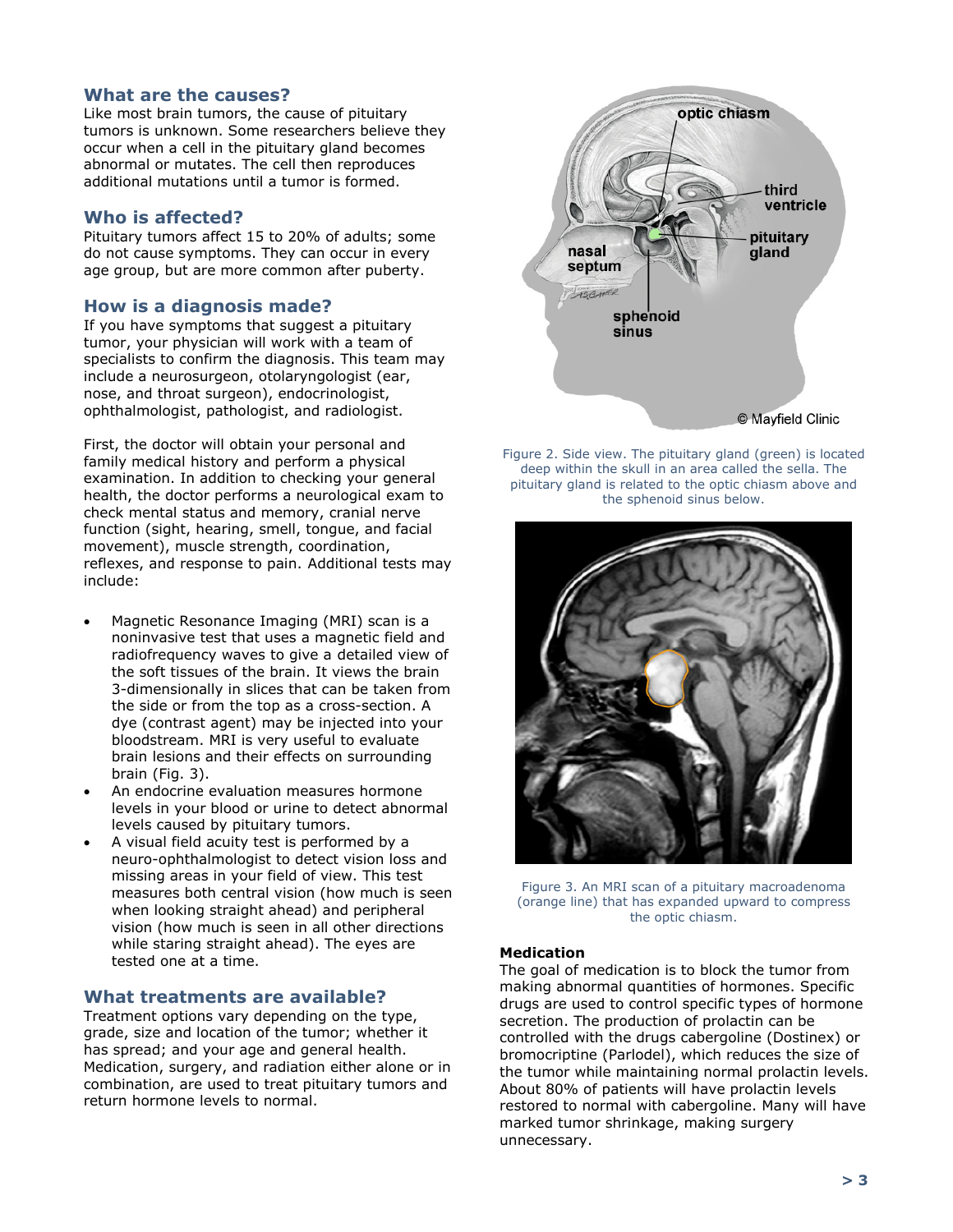The production of growth hormone can be controlled with the drugs octreotide (Sandostatin) or pegvisomant (Somavert) and is used in conjunction with surgical removal. These drugs are also used on recurrent tumors.

To control the production of ACTH, the drugs mitotane (Lysodren), ketoconazole (Nizoral), and aminoglutethimide (Cytadren) may be prescribed.

#### **Surgery**

Surgical treatment of a pituitary tumor may be performed as a minimally invasive or open transsphenoidal approach, or a craniotomy. The best option varies for each patient depending on the tumor size, type, and location. Removing the tumor surgically may be the only treatment necessary. For growth hormone-producing and ACTH-producing tumors, surgery is the treatment of choice to reverse the endocrine problems. A neurosurgeon and ear, nose, and throat (ENT) surgeon work as a team to remove pituitary tumors. Sometimes only part of the tumor is removed if it is near critical areas. A partial removal can still relieve symptoms. Radiation or chemotherapy may be used on the remaining tumor cells.

• **Endoscopic transsphenoidal.** This minimally invasive approach uses no skin incision. An ENT surgeon inserts an endoscope through the nostril to reach the sphenoid sinus. An endoscope is a thin, tube-like instrument with a light and a camera. Video from the camera is viewed on a monitor. An opening is made in the sphenoid sinus to access the sella and pituitary gland. Next, the neurosurgeon removes the tumor by passing long instruments through the nostril while watching the monitor (Fig. 4). A large tumor may be difficult to remove with this procedure, especially if it invades nearby nerves or brain tissue.

Using an endoscope to remove pituitary tumors reduces the trauma to the nasal tissues and the recovery time for the patient. The endoscopic technique is replacing the traditional transsphenoidal approach. The traditional technique uses an incision made under the upper lip (sublabial) and removal of the nasal septum to access the sphenoid sinus and sella.

• **Craniotomy**. A skin incision is made in the forehead or eyebrow. A small bone flap above the eye (supraorbital craniotomy) is cut and removed to access the brain (Fig. 5). The brain is gently retracted to locate and remove the tumor. The bone flap is replaced and secured with tiny plates and screws. This craniotomy approach is used for large tumors that have invaded nearby tissues and cannot be removed through a transsphenoidal approach.



Figure 4. Endoscopic transsphenoidal approach through the nose to a pituitary microadenoma. An opening is made in the sphenoid sinus to access the sella and remove the pituitary tumor.



Figure 5. Craniotomy approach to a pituitary macroadenoma that extends down into the sphenoid sinus and up into the third ventricle. A bone flap is cut above the eye (supraorbital) to expose the brain. Retractors gently open a corridor to the tumor.

Interventional MRI or CT is a specially designed operating room in which the patient can undergo an MRI or CT scan before, during, and after surgery. This enables the surgeon to have realtime images of the patient's brain and to know exactly how much tumor has been removed prior to ending the procedure.